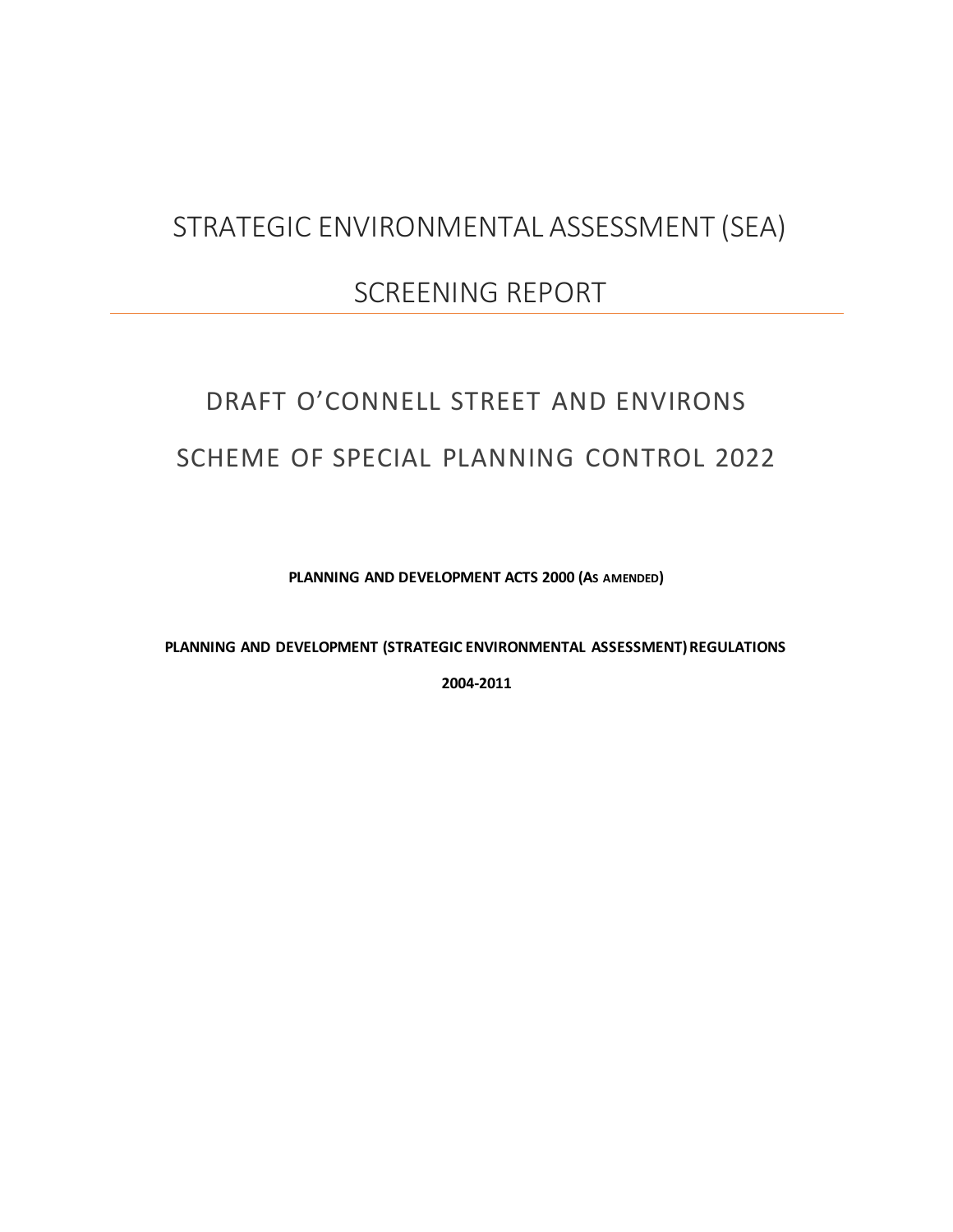## Contents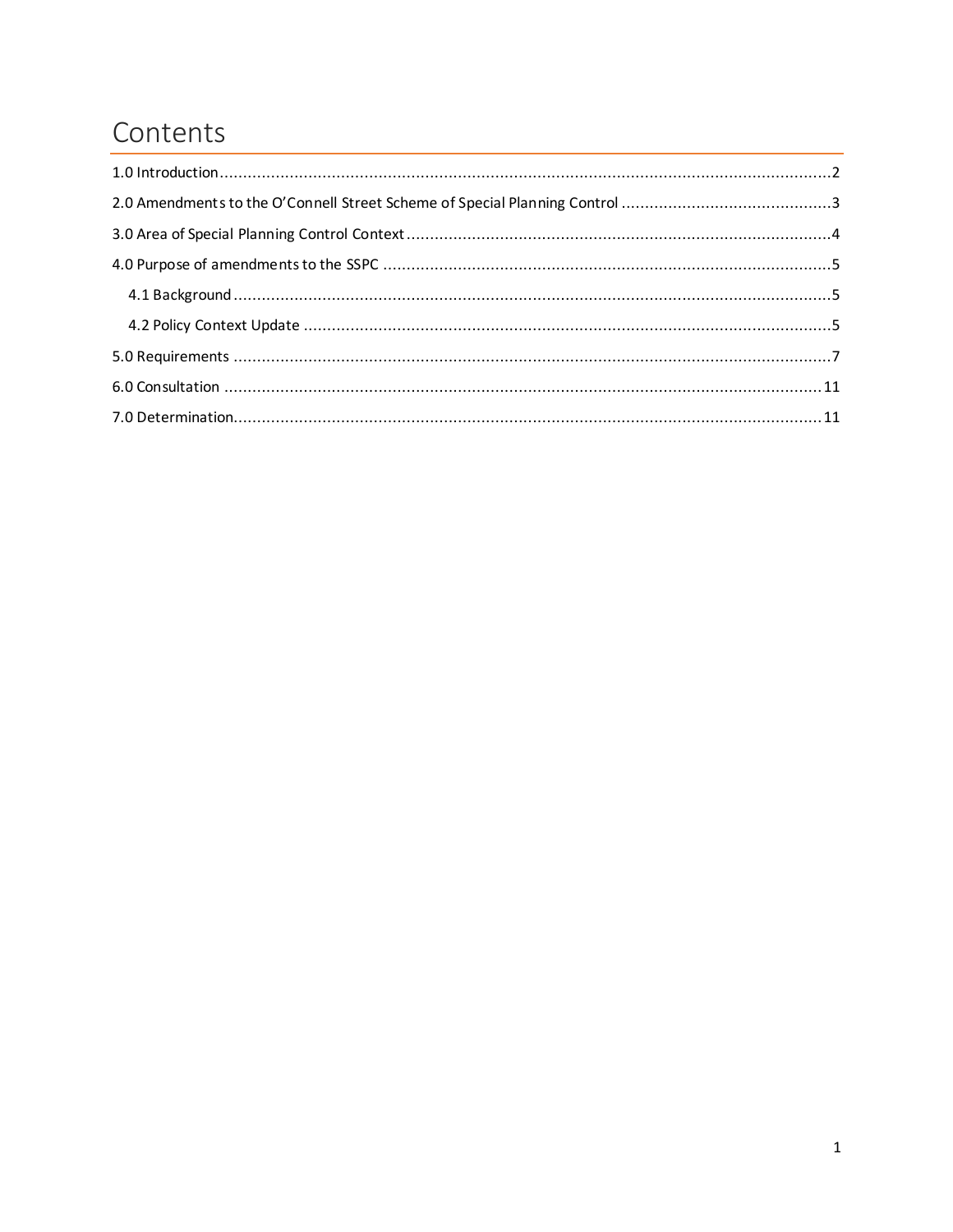#### <span id="page-2-0"></span>1.0 Introduction

**Pursuant to Sections 85 and 86 of the Planning and Development Act 2000 (as amended) Dublin City Council (DCC) has reviewed the existing Scheme of Special Planning Control (SSPC) for O'Connell Street and Environs, which was approved in 2016. A number of changes to the original scheme are recommended and these have been incorporated into a Draft SSPC for O'Connell Street and Environs 2022 (the Draft SSPC).** 

There is no change to the boundary of the Area of Special Planning Control (ASPC), to which the Draft SSPC relates. In accordance with the provisions of Schedule 2A of the Planning and Development (Strategic Environmental Assessment) (SEA) Regulations 2004-2011 (the SEA Regulations), SEA screening has been undertaken in respect of the Draft SSPC.

This report provides the findings of the screening exercise that was undertaken, in accordance with the provisions of the SEA Regulations, to determine the requirement for SEA to be undertaken in respect of the Draft SSPC. This report was used by DCC in supporting its Screening Determination.

**The observations received from the required environmental authorities, within the appropriate period, were considered by the Planning Authority in making a final determination on the requirement for SEA for the Draft SSPC.** 

**DCC as the competent authority has determined that the Draft SSPC for O'Connell Street and Environs 2022 would not likely have a significant effect on the environment and that SEA is not required in respect of the Draft SSPC.**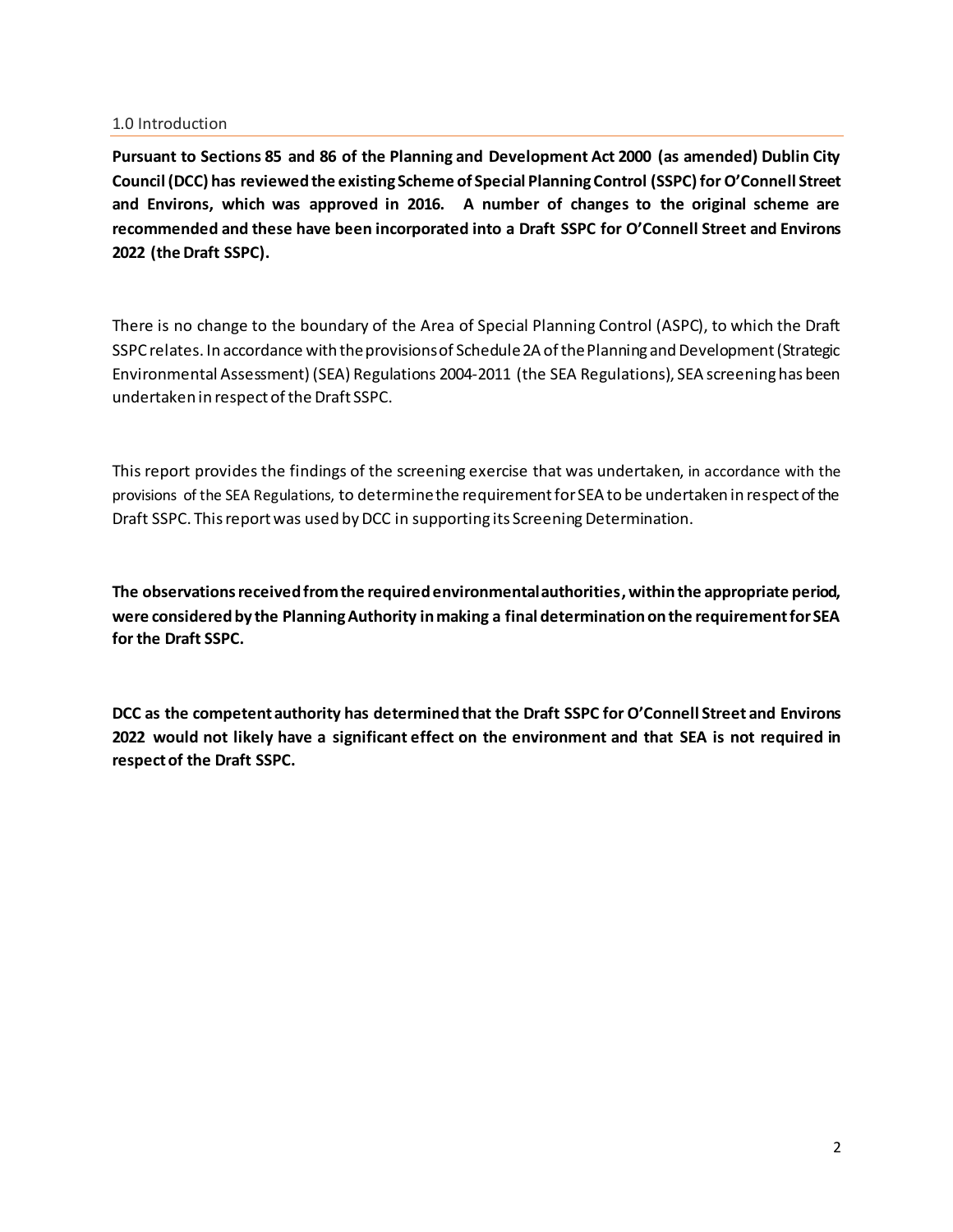### <span id="page-3-0"></span>2.0 Amendments to the O'Connell Street Scheme of Special Planning Control

DCC proposes amending the existing SSPC to include a number of text changes, to ensure consistency with the Dublin City Development Plan 2016-2022 (the Development Plan) and taking into account wider planning policy and economic changes that have occurred since the SSPC was adopted.

The changes proposed include:

- Updates to general land use controls.
- Updates to street specific land uses considered permitted, open for consideration and nonpermissible.
- Text changes, to include updated objectives.

The changes proposed **are consistent** with the Development Plan, which was subject to SEA.

**For clarity, no change to the boundary of the Area of Special Planning Control is proposed.**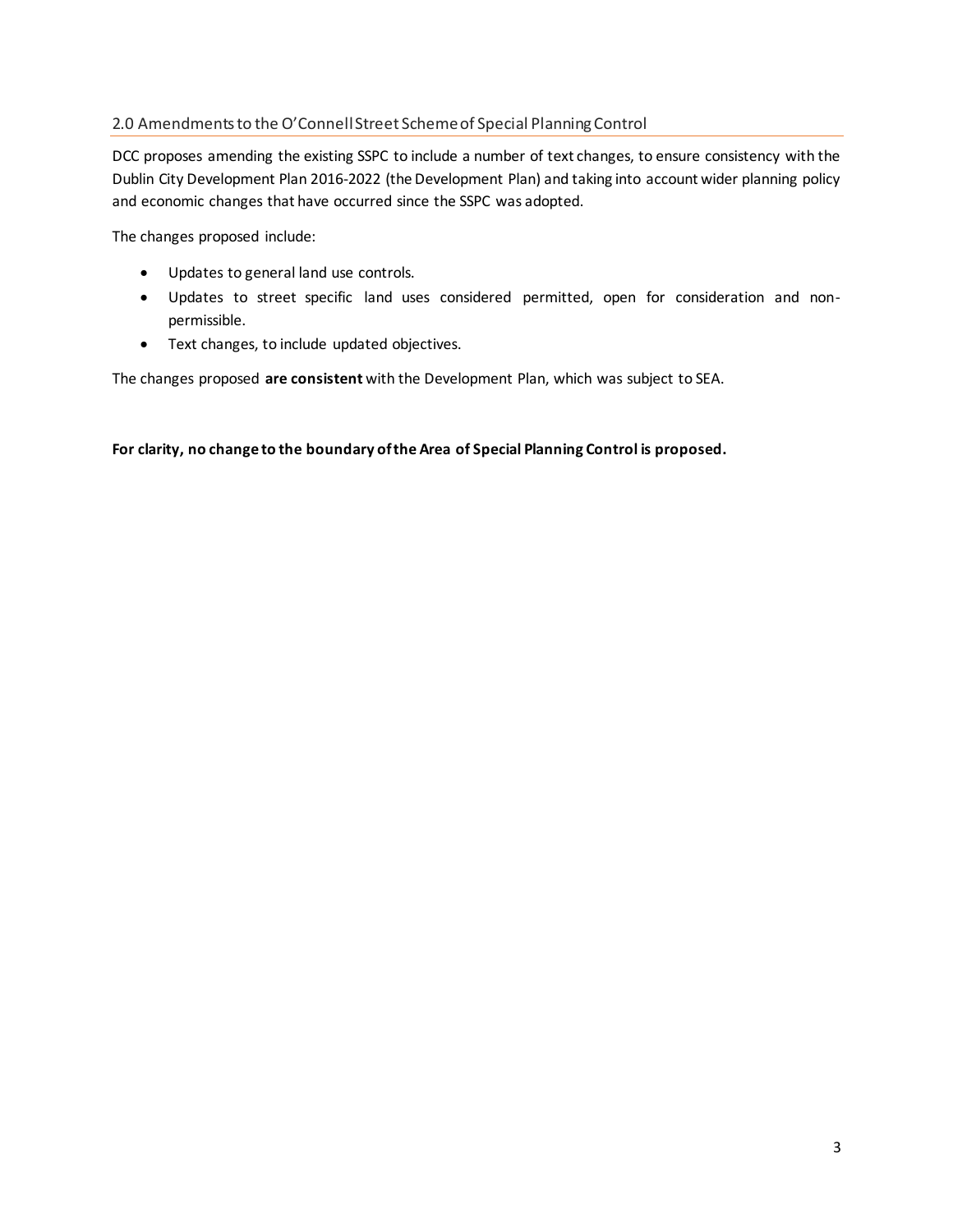#### <span id="page-4-0"></span>3.0 Area of Special Planning Control Context

The physical area covered by the Draft Scheme is identical to the O'Connell Street Architectural Conservation Area (ACA). The designation of the O'Connell Street ACA as an Area of Special Planning Control allows DCC to specify development objectives for the preservation or enhancement of the area that would further strengthen its designation as an ACA.

Section 84 of the Planning & Development Act 2000 (as amended) states:

*'A planning authority may, if it considers that all or part of an architectural conservation area is of special importance to, or as respects, the civic life or the architectural, historical, cultural or social character of a city or town in which it is situated, prepare a scheme setting out development objectives for the preservation and enhancement of that area, or part of that area", including the promotion of an appropriate mix of uses and the remediation of derelict or vacant sites.'*

The SSPC shall remain in operation for six years. DCC will monitor and review the impact of the Scheme over this six year period and may by resolution, amend or revoke the Scheme as necessary. The SSPC should be read in conjunction with the O'Connell Street Architectural Conservation Area Plan, in particular with regard to the general controls over works to the exterior of all buildings, both protected and non-protected.



#### **Figure 1: O' Connell Street Area of Special Planning Control**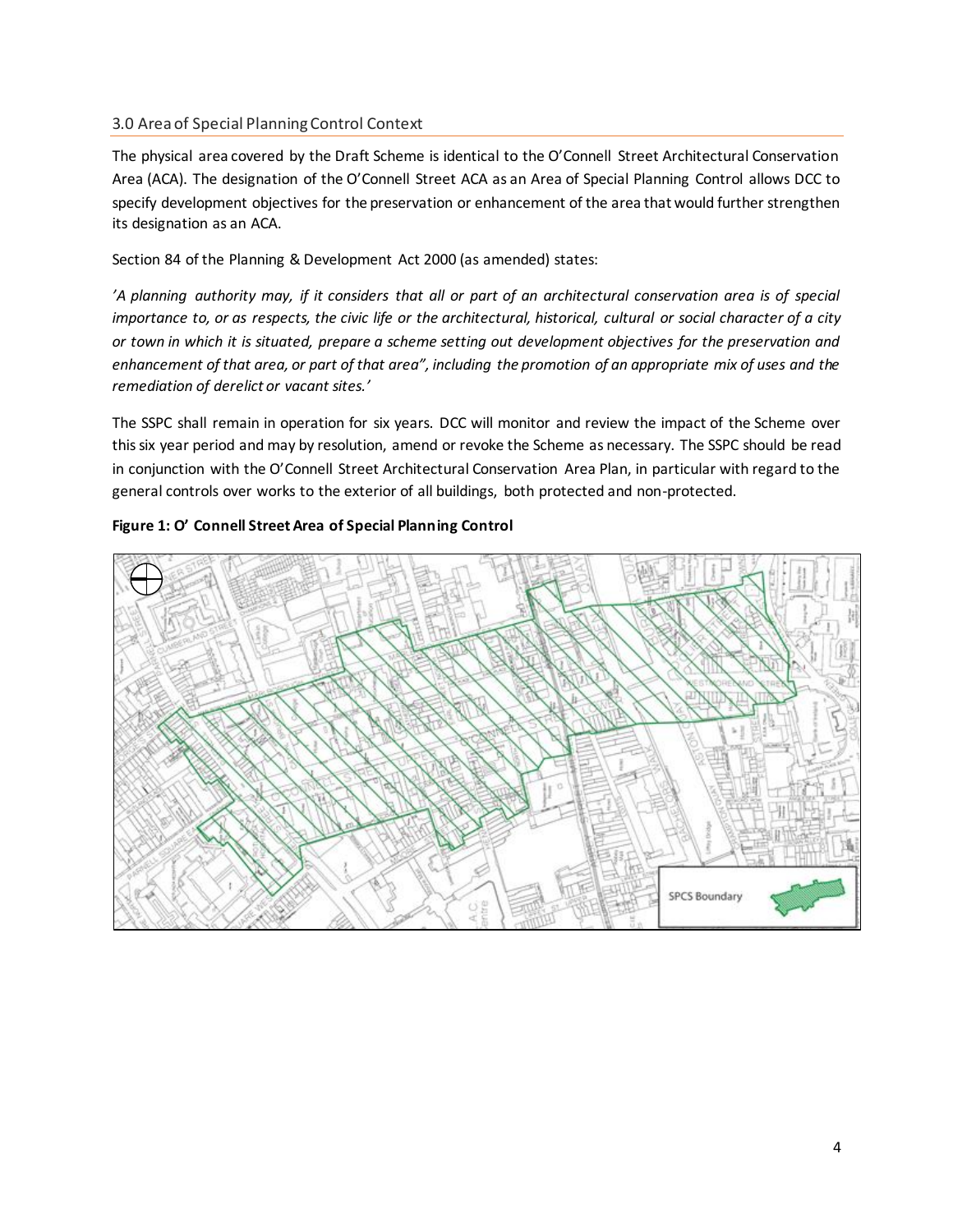#### <span id="page-5-0"></span>4.0 Purpose of amendments to the SSPC

#### <span id="page-5-1"></span>4.1 Background

On 9<sup>th</sup> July 2001, DCC designated O'Connell Street and environs as an ACA in recognition of its major architectural, historical, cultural, artistic and social importance to the city. DCC subsequently approved a SSPC for the entire O'Connell Street ACA on 8<sup>th</sup> June 2003 in order to provide more appropriate guidance on how to achieve a strong and dynamic relationship between the quality of architecture and the uses to which it is put. The 2003 SSPC was reviewed and subsequently updated in 2009 and 2016.

#### <span id="page-5-2"></span>4.2 Policy Context Update

 $\overline{a}$ 

Since the adoption of the SSPC in 2016, the context for the Area of Special Planning Control has changed, including the adoption of the **Dublin City Development Plan 2016-2022**, and in particular revised policies relating to conservation, retail, urban design and public realm. Broader international and national economic trends relating to retailing will impact on the long term mix and range of land uses anticipated within the O'Connell Street area.

Furthermore, national and regional policy has reinforced the importance of city and town centres in achieving compact growth and facilitating vibrant and sustainable economic development. The **National Planning Framework (NPF)** (Project Ireland 2040) identifies 10 National Strategic Outcomes (NSOs) for the future growth and sustainable development of Ireland, including Compact Growth. It states that at least 50% of all new homes for Dublin City and suburbs are required to be delivered within and adjoining its existing built-up footprint. To achieve this, the NPF identifies the reusing of large and small 'brownfield' land, infill sites, and underutilised lands at locations well served by existing and planned public transport. The NPF particularly highlights the need to focus on underutilised lands within the canals and the M50 ring.

The **Regional Spatial and Economic Strategy (RSES)** for the Eastern and Midlands Region is underpinned by three key principles: healthy placemaking; climate action; and economic opportunity. It seeks the consolidation and re-intensification of infill, brownfield, and underutilised lands within Dublin City and its suburbs. 50% of all new homes within Dublin City and its suburbs are to be located in the existing built-up area. To facilitate this growth the RSES also includes a **Metropolitan Area Strategic Plan (MASP)** for Dublin. The MASP directs future growth to identified Strategic Development Areas located on existing and planned strategic transport corridors and anticipates future growth will also be accommodated on infill development lands in the city.

The **National Transport Authority's Transport Strategy for the Greater Dublin Area 2016-2035<sup>1</sup>** provides a framework for developing a sustainable transport network. Key public transportation projects for Dublin City include:

 **Luas** - expansion of the existing network. Luas Cross City has provided two stops on O'Connell Street by connected the exiting Luas Red and Green Lines. It has made the historic O'Connell St district more

<sup>&</sup>lt;sup>1</sup> Draft Transport Strategy for the Greater Dublin Area 2022-2042 published.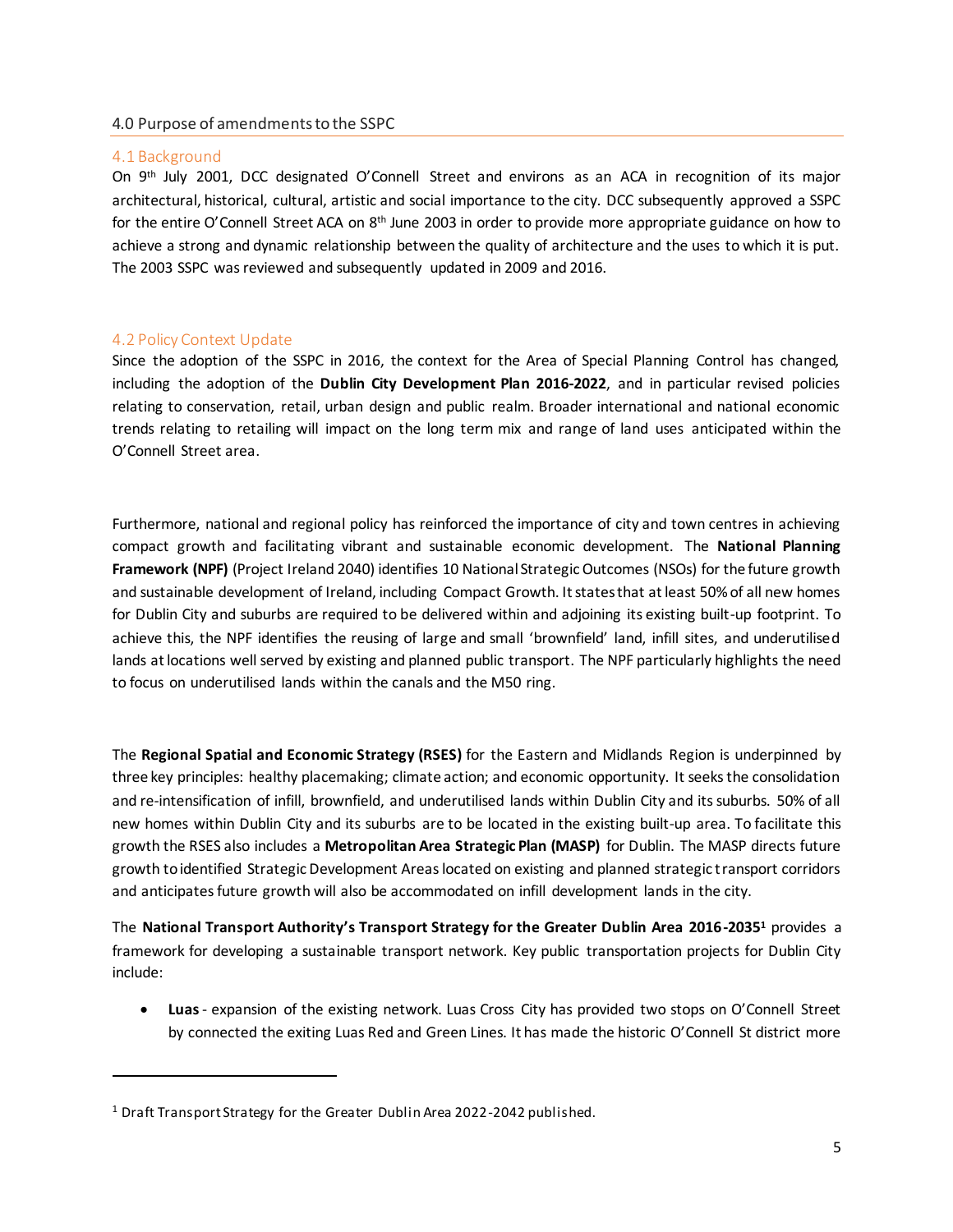accessible to visitors, and the main attractions in the O'Connell Street area (i.e. GPO's Witness History, The Gate Theatre, The Abbey Theatre, and the Dublin City Hugh Lane Gallery).

- **Bus Connects** enhancement of Dublin's bus network along with several identified Core Bus Corridors. O'Connell Street will be a focal point for significant interchange on the network.
- **Metrolink** proposed rail link from the City Centre to Dublin Airport / Swords. Both the Luas and Bus Connects are being designed to integrate and interchange with Metrolink as part of a wider strategic transport network for Dublin. A MetroLink stop is proposed on O'Connell Street.

The Draft SSPC acknowledges the link between significant State investment in the public transport infrastructure of the area and the anticipated changes to and intensification of land uses that will occur in the area. Significant re-development proposals and opportunities exist on O'Connell Street and its environs.

It is within this context that it is proposed to update the SSPC.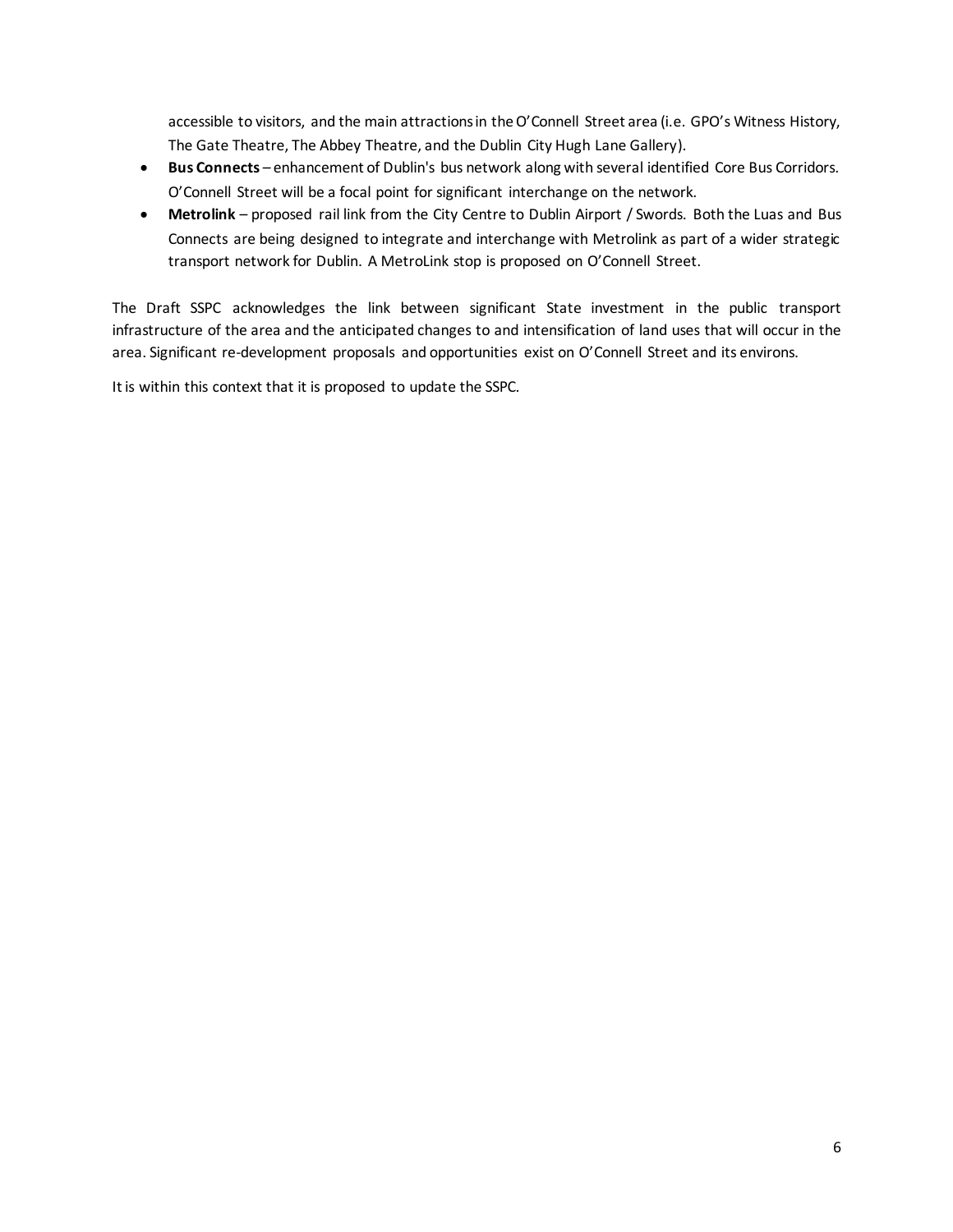#### <span id="page-7-0"></span>5.0 Requirements

In accordance with the Planning and Development (Strategic Environmental Assessment) Regulations 2004-2011 it is mandatory to undertake a screening process to determine whether or not a SEA as set out in the aforementioned Regulationsis required. An assessment of the Draft SSPC in terms of the criteria set out in Schedule 2A of the Regulations and in accordance with *Strategic Environmental Assessment: Guidelines for Regional Assemblies and Planning Authorities* (March 2022) is set out below.

### **ASSESSMENT IN TERMS OF SCHEDULE 2A OF THE PLANNING AND DEVELOPMENT (STRATEGIC ENVIRONMENTAL ASSESSMENT) REGULATIONS 2004-2011**

#### **1. THE CHARACTERISTICS OF THE PLAN HAVING REGARD IN PARTICULAR TO:**

**The degree to which the plan sets a framework for projects and other activities, either with regard to the location, nature, size and operating conditions, or by allocating resources;**

DCC has reviewed the existing Scheme of Special Planning Control (SSPC) for O'Connell Street, which was approved in 2016. A number of changes to the original scheme are recommended and these have been incorporated into a Draft SSPC for O'Connell Street 2022 (the Draft SSPC).

The current Development Plan establishes the strategic planning policy framework for all projects and development in the City (excluding Strategic Development Zones). All planning proposals are assessed against this strategic framework and all lower plans must be consistent with this. O'Connell Street is designated as an Architectural Conservation Area (ACA) and as an Area of Special Planning Control (ASPC). An SSPC was subsequently prepared for the area, which specifies development objectives for the preservation or enhancement of the area that would further strengthen its designation as an ACA.

The current Development Plan has been informed by Strategic Environmental Assessment (SEA), Appropriate Assessment (AA) and Strategic Flood Risk Assessment (SFRA) undertaken as parallel processes in tandem with each stage of Plan process, thereby ensuring full integration and consideration of environmental issues.

The Draft SSPC for O'Connell Street is considered to be consistent with the current Development Plan. **Therefore, it is not considered that the amendments to the SSPC result in significant effects on the environment over and above any identified (and mitigated against) as part of the SEA of the current Development Plan.**

**The degree to which the plan influences other plans, including those in a hierarchy.**

The Development Plan sits at the Local Government level of the Spatial Planning Hierarchy in Ireland and below the Regional Assembly and Government levels. The Development Plan sits at the top of the Local Government Level Spatial Planning Hierarchy and it influences Local Area Plans and other area-specific plans.

**The Draft SSPC does not influence other spatial plans, including those in a hierarchy.**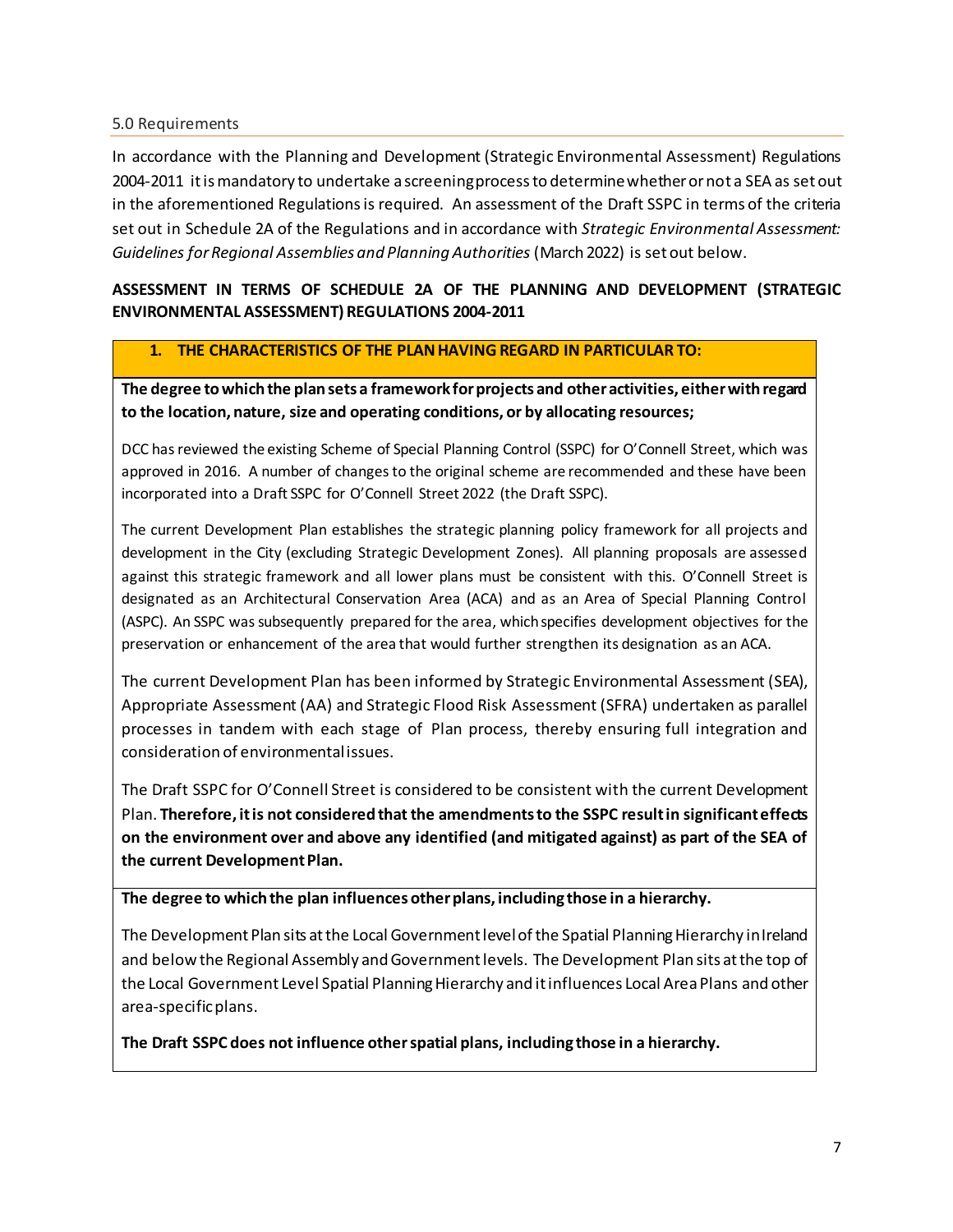## **The relevance of the plan for the integration of environmental considerations, in particular with a view to promoting sustainable development.**

The Development Plan sets out the overall strategy for the proper planning and sustainable development of the city and consists of a written statement and plans indicating the development objectives for the city (as required under Section 10 of the P&D Act, as amended).

The Development Plan includes, inter-alia, the following objectives for:

- The conservation and protection of the environment including objectives related to the **Habitats Directive.**
- The promotion of compliance with environmental standards and objectives established for bodies of surface water and groundwater, which standards and objectives are included in river basin management plans (**European Communities Regulations 2003/9/10).**
- The integration of the **planning and sustainable development of the area** with the social, community and cultural requirements of the area.
- The development and **renewal of areas** that are in need of **regeneration**.
- The promotion of **sustainable settlement and transportation strategies** in urban areas including the promotion of measures to **reduce energy demand** reduce anthropogenic greenhouse gas emissions and address the necessity of adaptation to climate change.

The content of the Development Plan has been informed by Strategic Environmental Assessment (SEA), Appropriate Assessment (AA) and Strategic Flood Risk Assessment (SFRA) undertaken as parallel processes in tandem with each state of the development plan, thereby ensuring full integration and consideration of environmental issues.

**The Draft SSPC is compatible and complementary with the strategies, policies and objectives of the Development Plan relating to compact growth, urban regeneration, mixed-use development and with environmental protection.**

**Environmental problems relevant to the plan.**

The content of the Development Plan has been informed by Strategic Environmental Assessment (SEA), Appropriate Assessment (AA) and Strategic Flood Risk Assessment (SFRA).

Chapter 4 of the SEA - 'Baseline Environment', identifies the relevant environmental issues (environmental problems) relevant to the development plan as they relate to Population and Human Health, Biodiversity, Flora and Fauna, Air Quality and Noise, Climatic Factors, Water Quality, Material Assets etc.

In accordance with the SEA of the current Development Plan, the policies and objectives contain measures to prevent, reduce and offset any potential significant adverse environmental effects.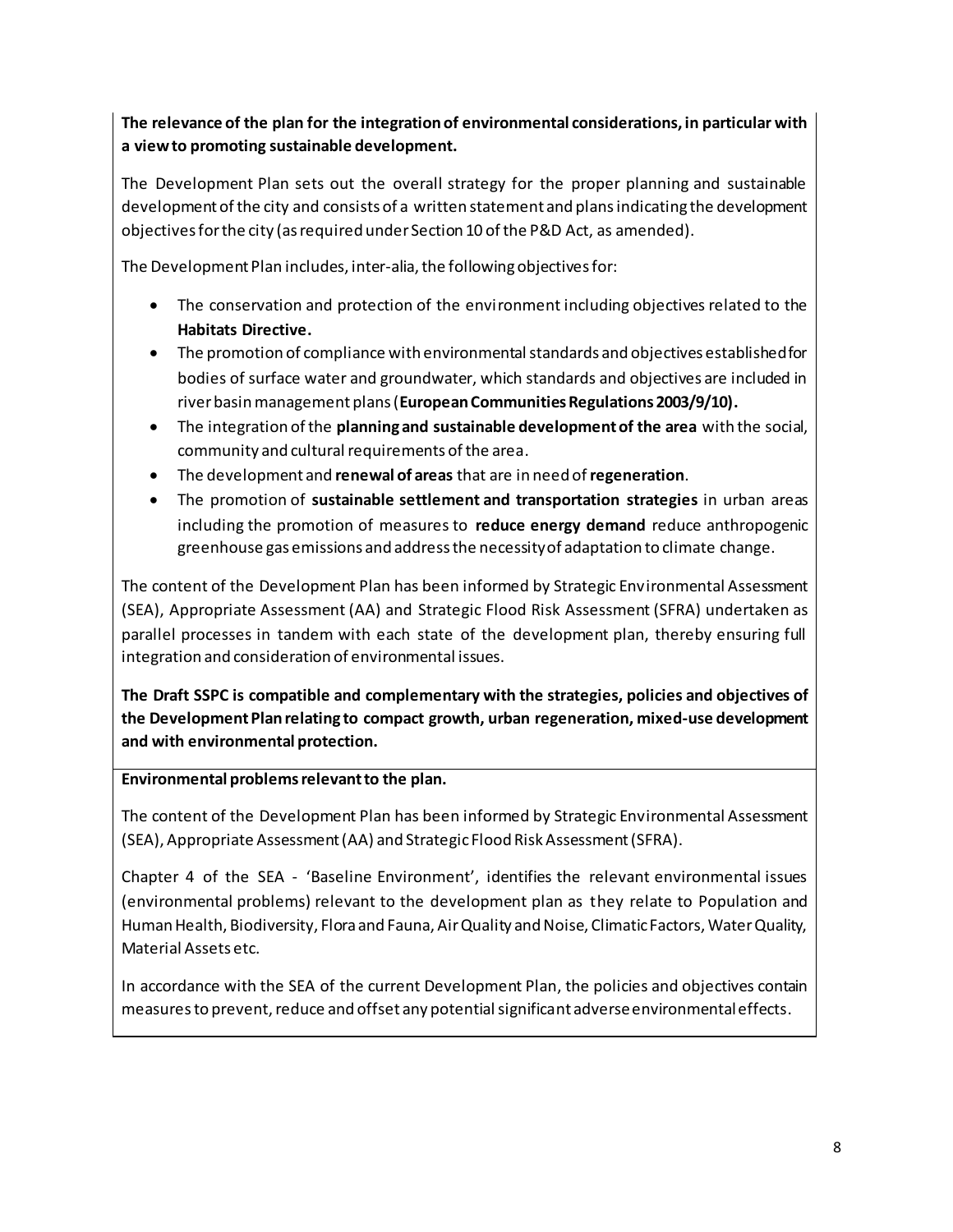The amended SSPC is consistent with the current Development Plan. **It is not considered that the Draft SSPC results in significant effects on the environment over and above any identified (and mitigated against) as part of the SEA of the current Development Plan.**

**The relevance of the plan for the implementation of European Union legislation on the environment (e.g. plans linked to waste management or water protection).**

The Development Plan is relevant for the implementation of European Union legislation on the environment.

The Development Plan must include, inter-alia, the following objectives:

- The conservation and protection of the environment including objectives related to the **Habitats Directive.**
- The promotion of compliance with environmental standards and objectives established for bodies of surface water and groundwater, which standards and objectives are included in river basin management plans (**European Communities Regulations 2003/9/10).**

**The Draft SSPC does not directly relate to policies / objectives which are directly concerned with the implementation of European Union legislation on the environment.** 

## **2. CHARACTERISTICS OF THE EFFECTS AND OF THE AREA LIKELY TO BE AFFECTED, HAVING REGARD, IN PARTICULAR, TO:**

#### **The probability, duration, frequency and reversibility of the effects.**

### **The cumulative nature of the effects.**

The Draft SSPC sits within the policy framework of the operational Development Plan. The Development Plansets the city-wide planning policy framework for all projects and development in the city. All planning proposals are assessed against the policies and objectives ofthe Development Plan and all lower plans must be consistent with the Development Plan. The content of the Development Plan has been informed by Strategic Environmental Assessment (SEA), Appropriate Assessment (AA) and Strategic Flood Risk Assessment (SFRA) undertaken as parallel processes in tandem with each stage of the Development Plan, thereby ensuring full integration and consideration of environmental issues.

The Draft SSPC is compatible, and complementary with, the policies and objectives of the operational Development Plan relating to compact urban development, urban regeneration and environmental protection. **It is not considered that the Draft SSPC results in significant effects on the environment over and above any identified (and mitigated against) as part of the SEA of the Development Plan.**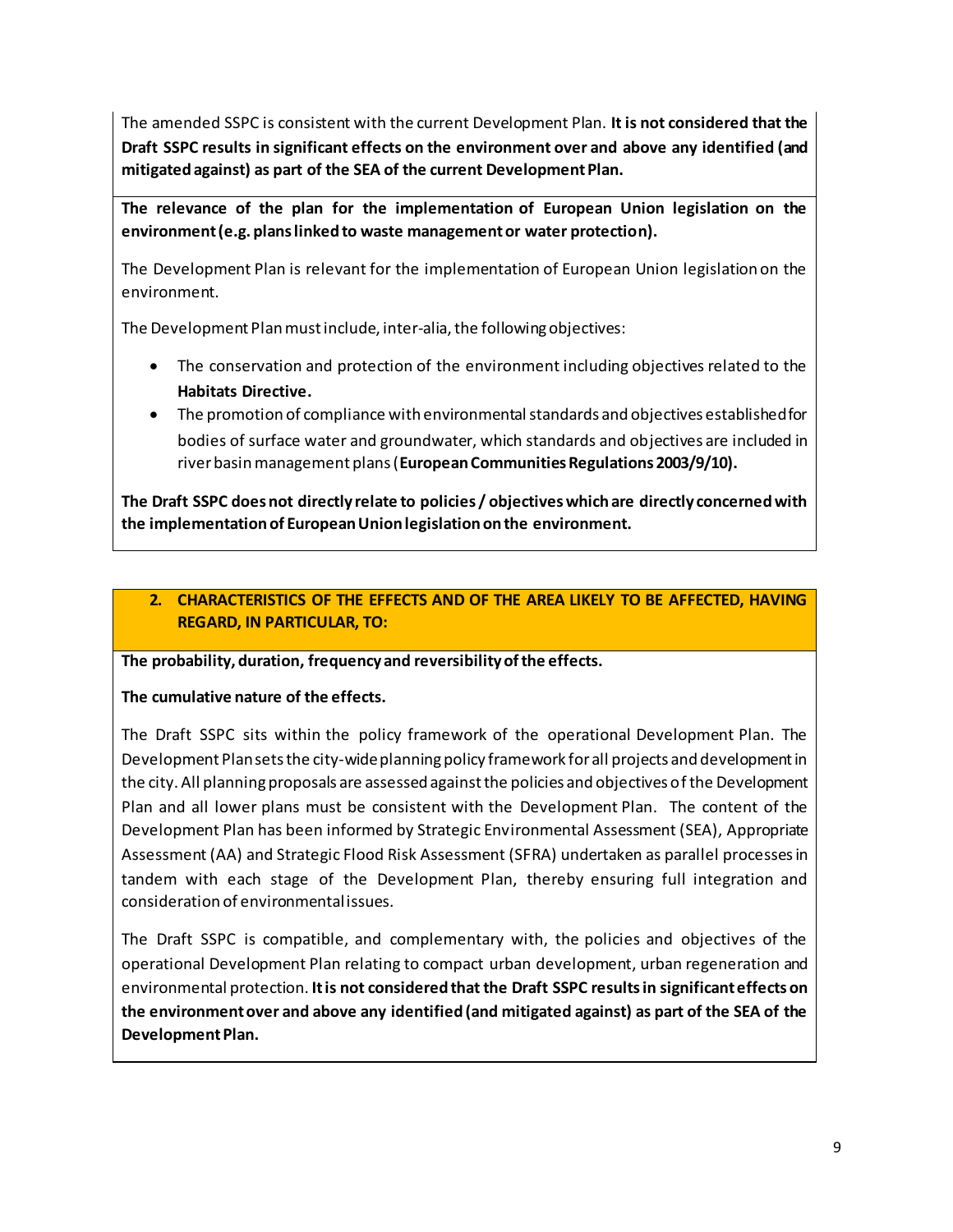## **The transboundary nature of the effects.**

The Draft SSPCwill have no national, regional or inter-county transboundary effects, over and above the effects from the strategy, policies and objectives of the Development Plan.

## **The risks to human health or the environment (e.g. due to accidents).**

The Draft SSPC will not result in any risks to human health.

## **The magnitude and spatial extent of the effects (geographical area and size of population likely to be affected).**

The magnitude and spatial extent of the effects of the Draft SSPC will not be over and above the effects from the strategy, policies and objectives of the current Development Plan.

## **The value, and vulnerability of the area likely to be affected due to:**

## **a) special natural characteristics or cultural heritage;**

**Built heritage:**No issues identified.

**Archaeological heritage:**No issues identified.

**Biodiversity:**No issues identified.

**Groundwater:** No issues identified.

**Flooding and Surface Water Drainage:** No issues identified.

## **b) exceeded environmental quality standards or limit values;**

It is not expected that any environmental quality standards will be exceeded or that the value of vulnerable areas limited as a result of the Draft SSPC.

### **c) intensive land use**

The Core Strategy of the current Development Plan includes policies and objectives which seek to facilitate population and economic growth, increase densities and consolidate and intensify land uses within the administrative area of the City Council.

**It is not considered that the amendments to the SSPC will be over and above the effects from the strategy, policies and objectives of the current Development Plan, which has been subject to SEA**.

**The effects on areas or landscapes which have a recognised national, European Union or international protection status.**

There will be no effects on areas or landscapes which have a recognised national, European Union or international protection status.